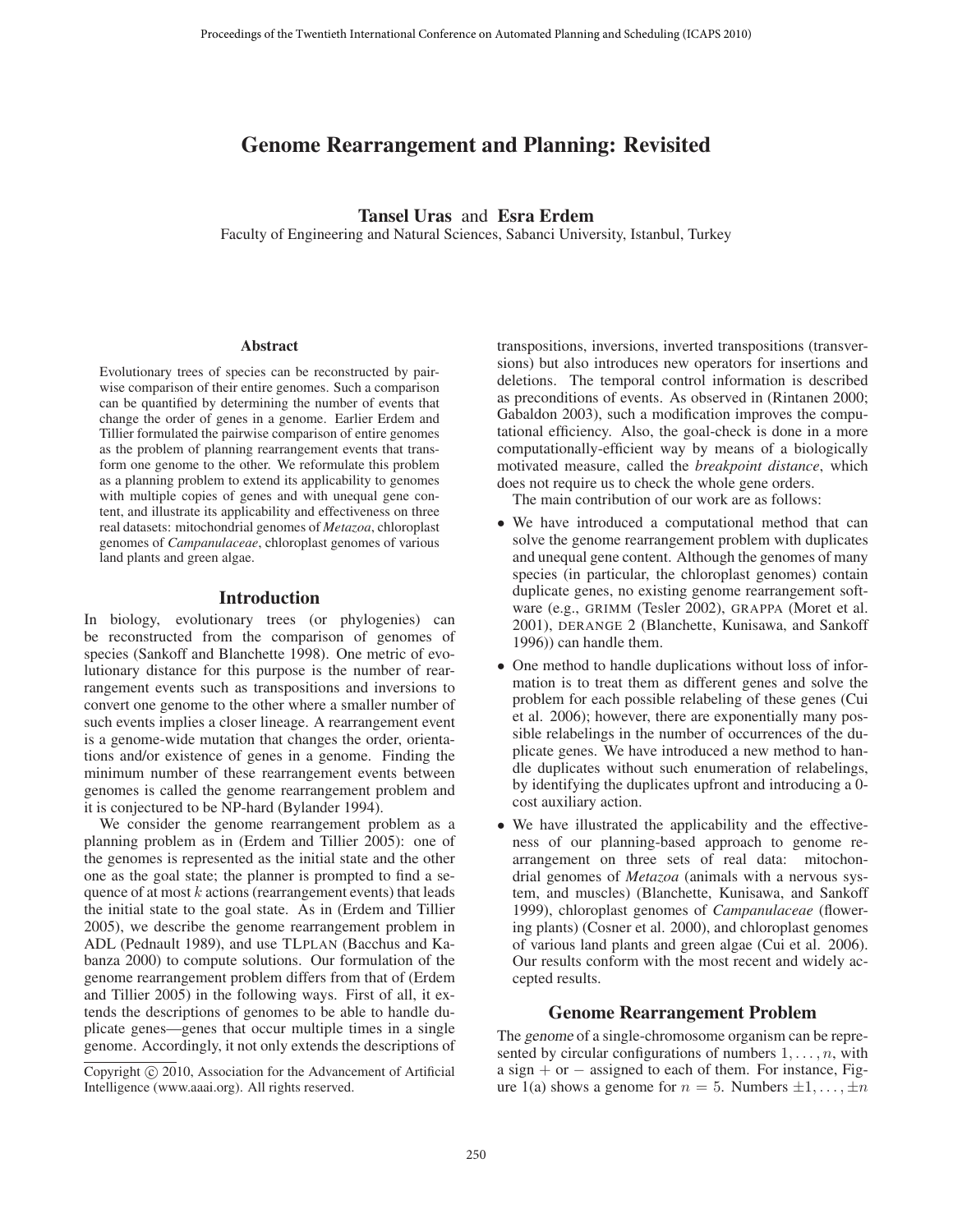

Figure 1: (a) A genome; (b) a transposition of (a); (c) an inversion of (b); (d) a transversion of (c).

will be called labels. Intuitively, a label corresponds to a gene, and its sign corresponds to the orientation of the gene. By  $(l_1, \ldots, l_n)$  we denote the genome formed by the labels  $l_1, \ldots, l_n$  ordered clockwise. For instance, each of the expressions  $(1, 2, -5, -4, -3), (2, -5, -4, -3, 1), \ldots$  denotes the genome in Figure 1(a).

About genomes  $g, g'$  we say that  $g'$  is a transposition of g (or can be obtained from  $g$  by a transposition) if, for some labels  $l_1, \ldots, l_n$  and numbers  $k, m \ (0 \leq k, m \leq n)$ ,

$$
g = (l_1, \ldots, l_n) g' = (l_k, \ldots, l_m, l_1, \ldots, l_{k-1}, l_{m+1}, \ldots, l_n).
$$

For instance, the genome in Figure 1(b) is a transposition of the genome in Figure 1(a).

Similarly, about genomes  $g, g'$ , we say that  $g'$  can be obtained from  $g$  by a *deletion* (or  $g$  can be obtained from  $g'$  by an *insertion*) if, for some labels  $l_1, \ldots, l_n$  and a number m  $(0 < m \leq n)$ ,

$$
g = (l_1, \dots, l_n) g' = (l_1, \dots, l_{m-1}, l_{m+1}, \dots, l_n).
$$

Other events, inversions and transversions, can be defined as in (Erdem and Tillier 2005).

We say that there is a *breakpoint* between two genomes g and g' at the pair  $l, l'$  if g includes the pair  $l, l'$  and g' includes neither the pair  $l, l'$  nor the pair  $-l', -l$ . For instance, there are 3 breakpoints between  $(1, 2, 3, 4, 5)$  and  $(1, 2, -5, -4, 3)$ . The number of breakpoints between two genomes is called their *breakpoint distance*.

The *genome rearrangement problem* can be defined as follows: given two genomes  $g$  and  $g'$ , and a positive integer k, decide whether  $g'$  can be obtained from g by at most  $\overline{k}$  successive events. We view the genome rearrangement problem as a planning problem:

given two genomes  $g$  and  $g'$ , and a nonnegative integer  $k$ , find a sequence of at most  $k$  events that reduces the

number of breakpoints between  $g$  and  $g'$  to 0.

Note that this planning problem is different from the one described in (Erdem and Tillier 2005) in that both genomes are specified in the initial world, and that the goal is specified in terms of the number of breakpoints.

## Representing the Planning Problem

We represent a genome by specifying the clockwise order of its labels, for instance, by a fluent of the form  $cw(L, L1)$ which expresses that label  $L1$  comes after label  $L$  in clockwise direction. However, such a representation alone is not sufficient to describe genomes with duplicate genes. For example, the genome  $(1, 2, 3, 2, 4)$  can be represented by the atoms:  $cw(1, 2), cw(2, 3), cw(3, 2), cw(2, 4), cw(4, 1).$ Here,  $(1, 2, 4)$  can be erroneously considered as a subsequence of the genome. For this reason, we treat duplicate genes as different genes but also keep track of them. To identify which genes are duplicates, we introduce a predicate *duplicate*. For example, the genome  $(1, 2, 3, 2, 4)$  can be represented by the atoms:  $cw(1, 2)$ ,  $cw(2, 3)$ ,  $cw(3, 5)$ ,

 $cw(5, 4), cw(4, 1), duplicate(2, 5).$ <br>We view the genome rearrangement problem as a planning problem, as described in the previous section. Since both genomes are described in the initial state, we introduce two fluents to describe their gene orders:  $cw(L, L1)$ and  $other(L, L1)$ . The rearrangement events are applied to the genome described by cw atoms. To describe the goal, we introduce a functional fluent *bpcount* to denote the number of breakpoints: initially, it is counted; after that, at each step, it is decreased by the application of a rearrangement event. For instance, suppose that we are given two genomes,  $(1, 2, 3, 2, 4)$  and  $(1, 4, -3, -2)$ . In the corresponding planning problem, the initial state is described as follows:

(define (initial0)

```
(cw 1 2) (cw 2 3) (cw 3 5)
(cw 5 4) (cw 4 1) (duplicate 2 5)
\text{(other 1 4)} \quad \text{(other 4 -3)}(\text{other } -3 -2) (\text{other } -2 1))
```
and the goal as follows:

 $(detine (goal0) (= (bpcount) 0))$ 

in the language of TLPLAN. The maximum plan length  $k$  is set to 3 by the fact

(set-initial-facts (= k 3)) .

With the description of this planning problem

(set-initial-world (initial0)) (set-goal (goal0))

TLPLAN computes the following 2-step plan

(transvert 2 3 4) (delete 5)

according to which the genome  $(1, 2, 3, 2, 4)$  can be transformed to  $(1, 4, -3, -2)$  as follows: first 2, 3 is inverted and then inserted after 4, next the first appearance of 2 is deleted. Here, by default, the cost of each action is 1, and depth-bestfirst search strategy is applied.

### Representing Rearrangement Events

We introduce five actions to describe transpositions, inversions, transversions, insertions and deletions, and represent them as ADL-style operators in the language of TLPLAN. These operators are applied to the genome described by  $cw$ .

Consider the action  $transpose(X, Y, Z)$  ("the gene sequence starting with the gene  $X$  and ending at the gene  $Y$ is inserted after gene  $Z$ ") that describes a transposition. We represent this action in the language of TLPLAN as follows. Let us start with its straightforward formulation in (Erdem and Tillier 2005):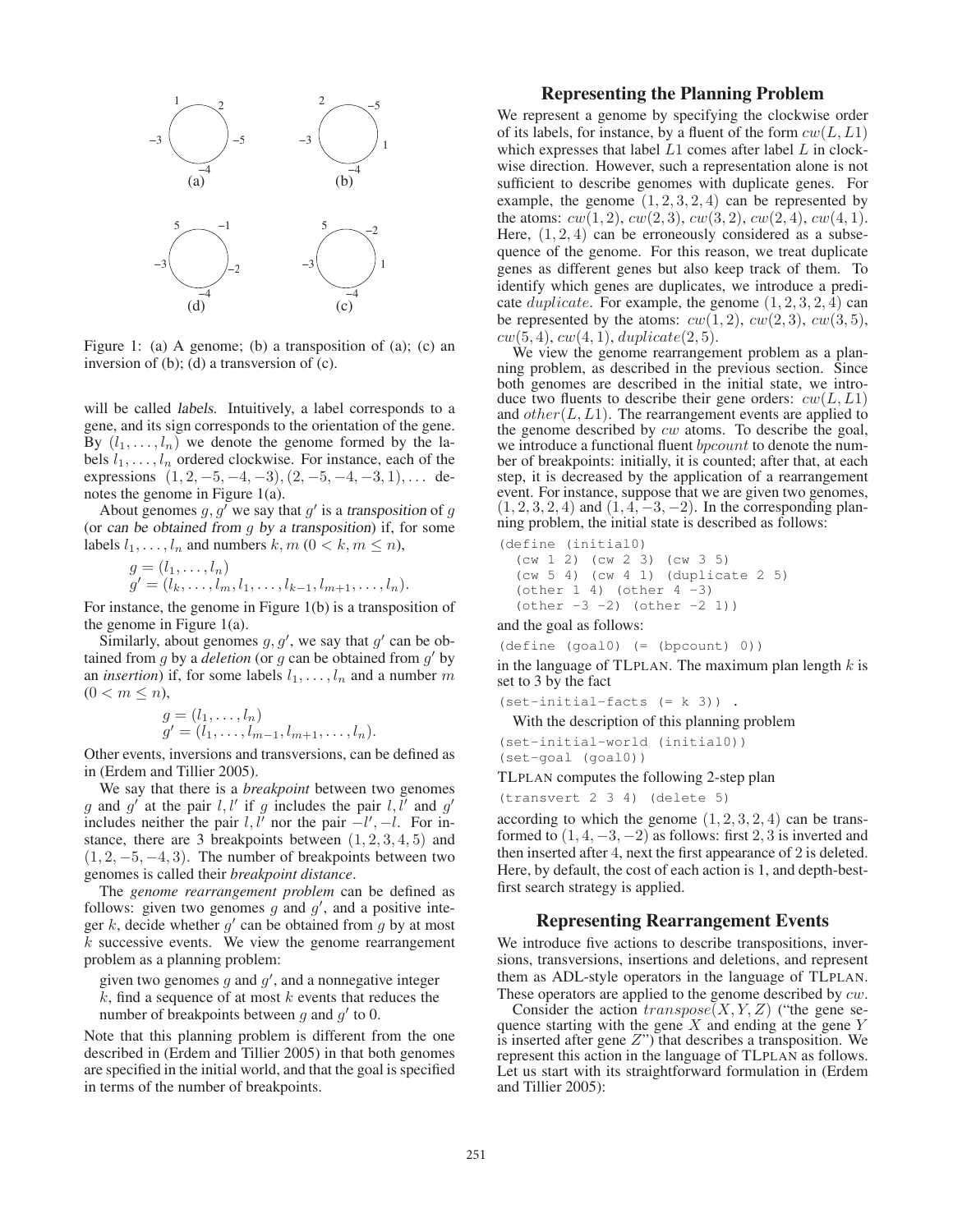```
(def-adl-operator (transpose ?x ?y ?z)
 ; preconditions
  (pre (?x) (label ?x)
       (?y) (label ?y)
       (?z) (label ?z)
       (cantranspose ?x ?y ?z))
 ; insertion of ?x ?y after ?z
 ; in (?x1,?x..?y,?y1..?z,?z1,...)
 ; is (?x1,?y1..?z,?x..?y,?z1,...)
  (exists (?x1) (cw ?x1 ?x)
    (?y1) (cw ?y ?y1)
    (?z1) (cw ?z ?z1)
    (and (add (cw ?x1 ?y1) (cw ?z ?x)
              (cw ?y ?z1))
         (del (cw ?x1 ?x) (cw ?y ?y1)
              (cw ?z ?z1))))).
```
where (cantranspose ?x ?y ?z) is defined as follows:

(def-defined-predicate (cantranspose ?x ?y ?z) (and (< (plan-length) (k)) (not (= ?x ?z)) (not (= ?y ?z))

(not (cw ?z ?x)) (notbetween ?z ?x ?y))).

In (Erdem and Tillier 2005) the breakpoint heuristic—the number of breakpoints should decrease at the next step is described as part of temporal control. As mentioned in the introduction, we enforce this heuristic by defining the preconditions cleverly so as to reduce a breakpoint in each action. For example, we extend the preconditions of transposition with the following conditions:

```
(not (goodbefore ?x)) (not (goodafter ?y))
(not (goodafter ?z))
(or (goodlink ?z ?x)
  (exists (?t) (cw ?z ?t) (goodlink ?y ?t)))
```
The first three conditions prevent a transposition from breaking any existing links that are not breakpoints: if ?x1  $?x, ?y$   $?y1, or ?z$   $?z1$  is a good link (i.e., it is a subsequence of the gene order of the other genome described by other) then a transposition is not applicable. The disjunction enforces a transposition to relieve at least one breakpoint by forming a good link. Accordingly, the effects of transposition are modified to take into account the change in the number of breakpoints:

```
(add (= (bpcount)
        (- (bpcount)
           (relievedbp-transpose ?x ?y ?z))))
```
where relievedbp-transpose calculates the number of breakpoints that will be eliminated by a transposition. We define relievedbp-transpose as follows:

```
(def-defined-function
  (relievedbp-transpose ?x ?y ?z)
  (local-vars ?count)
  (and := ?count 0)(implies (goodlink ?z ?x)
        (:= ?count (+ 1 ?count)))
     (exists (?t) (cw ?z ?t)
        (implies (goodlink ?y ?t)
          (:= ?count (+ 1 ?count)))(exists (?x1) (cw ?x1 ?x)
        (?y1) (cw ?y ?y1)
        (implies (goodlink ?x1 ?y1)
          (:= ?count (+ 1 ?count)))(:= relievedbp-transpose ?count)))
```
This function counts the number of new good links formed after a transposition. It is important to emphasize here that, with relievedbp-transpose, breakpoints are not counted from the scratch at each step: they are counted initially, and after that the number of breakpoints is decreased by each applied operator.

We describe the other events similarly. Their descriptions will be provided in an electronic appendix.

#### Improvements over the Representation

We have improved the representation of the planning domain even further to get more accurate solutions more efficiently (in terms of computation time and the memory used).

Discarding redundant labels: To improve the computational efficiency, we can remove redundant labels along the way. For instance, a label is redundant if it has formed the two good links as expected, i.e., it is in its goal position. Redundant labels can be discarded by modifying the delete effects of the operators. Discarding redundant labels reduce the search space since all operators are using the label information in their preconditions. With this method, the computation time has decreased drastically and some large instances (e.g., *Chlorella* and *Chlamydomonas*) that required too much memory could be solved.

Swapping duplicates: Simply renaming the duplicate genes is something we are trying to avoid since different renamings can lead to different length plans. To be able to find short plans, we introduce an auxiliary action,  $swap(x, y)$ , for swapping duplicates. The idea is to assign a cost of 1 to every action, and 0 cost to *swap*, and then to try to find a plan of minimum cost. In the formulation of swap, we enforce it to relieve a breakpoint, so there is no risk of getting stuck in an infinite loop.

Assigning priorities to events: To get more accurate results we incorporate biological information in search by assigning priorities to operators in our formulation. For instance, transpositions may occur more often in some species, then we can define its priority taking into account also the number of relieved breakpoints. Assigning higher priorities to events that are observed to occur more often has led to more accurate results (e.g., grouping of chordates with echinoderms) in mitochondrial genomes of *Metazoa*. Assigning priorities has a similar effect of guiding the search by assigning costs to events as in (Erdem and Tillier 2005), under the same depth-first search strategy.

#### Experimental Results

Before we solve the genome rearrangement problem instances, we apply some preprocessing to reduce their sizes. First, we apply "safe" deletions (resp. insertions) of genes in the genome  $q$  described by  $cw$  atoms: if a gene is present in  $g$  (resp.  $g'$ ) only, we delete (resp. insert) it. After that, we apply "condensing": we identify the common subsequences in the genomes and replace them by some new identifiers.

We have experimented with three sets of data using TLPLAN: *Metazoan* mitochondrial genomes (Blanchette, Kunisawa, and Sankoff 1999), *Campanulaceae* chloroplast genomes (Cosner et al. 2000), and chloroplast genomes of